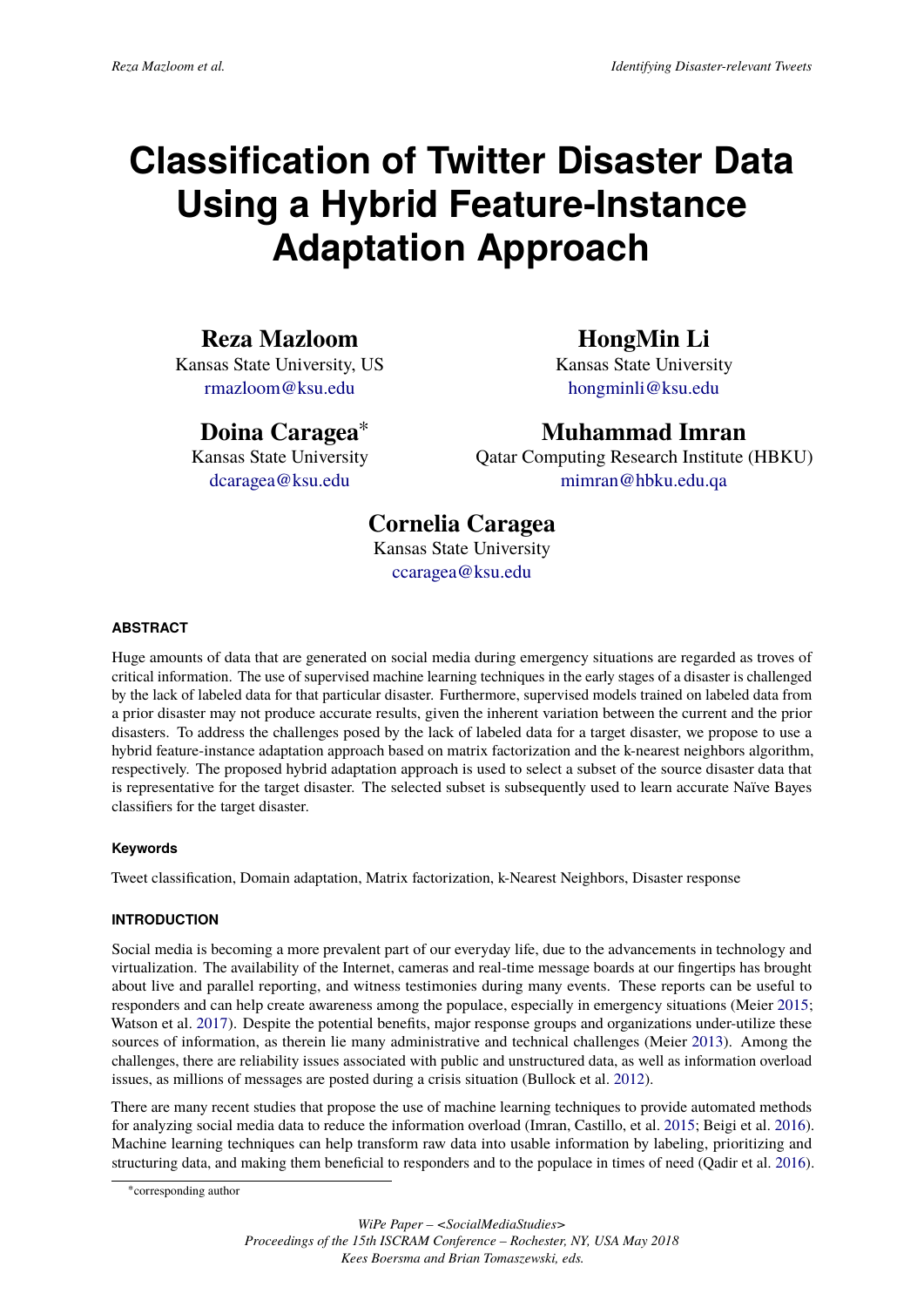However, supervised learning algorithms rely on labeled training data to build predictive models. Accurate labeling of data for an emerging disaster is both time consuming and expensive, and, hence, it is not appropriate to assume that labeled data for a current disaster will be promptly available to be used for analysis. The lack of labeled data for emerging disasters prohibits the use of supervised learning techniques.

To address this challenge, several works proposed to use labeled data from prior "source" disasters to learn *supervised* classifiers for a "target" disaster (Verma et al. [2011;](#page-10-4) Imran, Elbassuoni, et al. [2013;](#page-9-3) Imran, Mitra, et al. [2016\)](#page-9-4). However, due to the divergence of each disaster domain in terms of location, nature, season, etc. (Palen and Anderson [2016\)](#page-10-5), the source disaster might not accurately represent the characteristics of the target disaster (Qadir et al. [2016;](#page-10-3) Imran, Castillo, et al. [2015\)](#page-9-1). Domain adaptation techniques (Pan and Yang [2010;](#page-10-6) Jiang [2008\)](#page-9-5) are designed to circumvent the lack of labeled target data by making use of unlabeled target data as guideposts for the readily available labeled source data. Studies in the disaster space have shown that using domain adaptation techniques, which use together target unlabeled data and source labeled data, significantly improve classification results as compared to supervised techniques that use solely labeled source data (Li, Guevara, et al. [2015;](#page-10-7) Li, D. Caragea, C. Caragea, and Herndon [2017\)](#page-9-6). Unlabeled data from the target disaster become more abundant as the event unfolds, and it can enable the use of domain adaptation techniques during emerging or occurring disasters.

There are several ways in which the unlabeled target data can be used with domain adaptation techniques, including parameter-based adaptation, instance-based adaptation and feature-based adaptation (Pan and Yang [2010\)](#page-10-6). In the parameter-based adaptation, the labeled source data is used together with the unlabeled target data to identify shared parameters that result in good predictions for the target data. In the instance-based adaptation, the unlabeled target data is used to identify and/or reweigh the most relevant source labeled instances with respect to the target classification task, while in feature-based adaptation, the target unlabeled data and source labeled data are used together to find a feature representation that minimizes the difference between the two domains. Prior work on disaster tweet classification using domain adaptation has relied on parameter-based adaptation. Specifically, Li, D. Caragea, C. Caragea, and Herndon (2017) proposed to learn weighted source and target Naïve Bayes classifiers with the iterative method of Expectation-Maximization (EM) (Dempster et al. [1977\)](#page-9-7), and showed that the resulting classifiers can accurately predict the target.

In this study, we propose to use a combination of two domain adaptation approaches, specifically a hybrid between feature-based adaptation and instance-based adaptation, to reduce the variation between the two domains. First, the Alternating Nonnegative Least Squares Matrix Factorization (LSNMF) (Lin [2007\)](#page-10-8) is used on the combined source and target data, represented using binary vectors, to create a dense and reduced conceptual representation of source and target instances. Subsequently, the k-Nearest Neighbors algorithm (kNN) is used to select a subset of the source instances which are most similar to the target instances, according to the cosine similarity calculated based on the reduced common representation. The objective is to gain an understanding of the benefits provided by the hybrid feature-instance adaptation approach, as compared to the independent feature or instance adaptation approaches. Furthermore, given that both the LSNMF approach and the kNN approach have parameters that need to be tuned, specifically, the number of reduced features *f* for LSNMF and the number of neighbors *k* for kNN, we aim to study the variation of performance with these parameters and identify overall good values that can be used in practice.

As an application, we focus on the task of classifying disaster tweets as being relevant to the disaster of interest (*i.e.*, on-topic) or not relevant (*i.e.*, off-topic). This is one of the most basic but crucial classifications needed during a disaster, as subsequent analysis should be done only on data relevant to the disaster in question. Furthermore, this classification is not trivial: supervised classifiers may not achieve accurate results due to domain variations.

To summarize, our main contributions are as follows:

- We design a hybrid feature-instance adaptation approach to adapt the source disaster data to the target disaster data. Specifically, we use a matrix factorization approach to construct a shared representation of source and target instances, and subsequently use the kNN algorithm to select source instances that are most similar to target instances. Finally, we train supervised Naïve Bayes classifiers on the modified source data.
- We perform an extensive set of experiments on pairs of source-target disasters from the CrisisLexT6 datasets to evaluate the feature-instance adaptation approach by comparison with approaches that make use of either feature-based adaptation or instance-based adaptation, but not both.
- We study the variation of performance with the parameters of the feature-based adaptation (specifically, the number of features, *f* ), and instance-based adaptation (specifically, the number of neighbors, *k*), respectively, to identify parameters that result in good overall performance.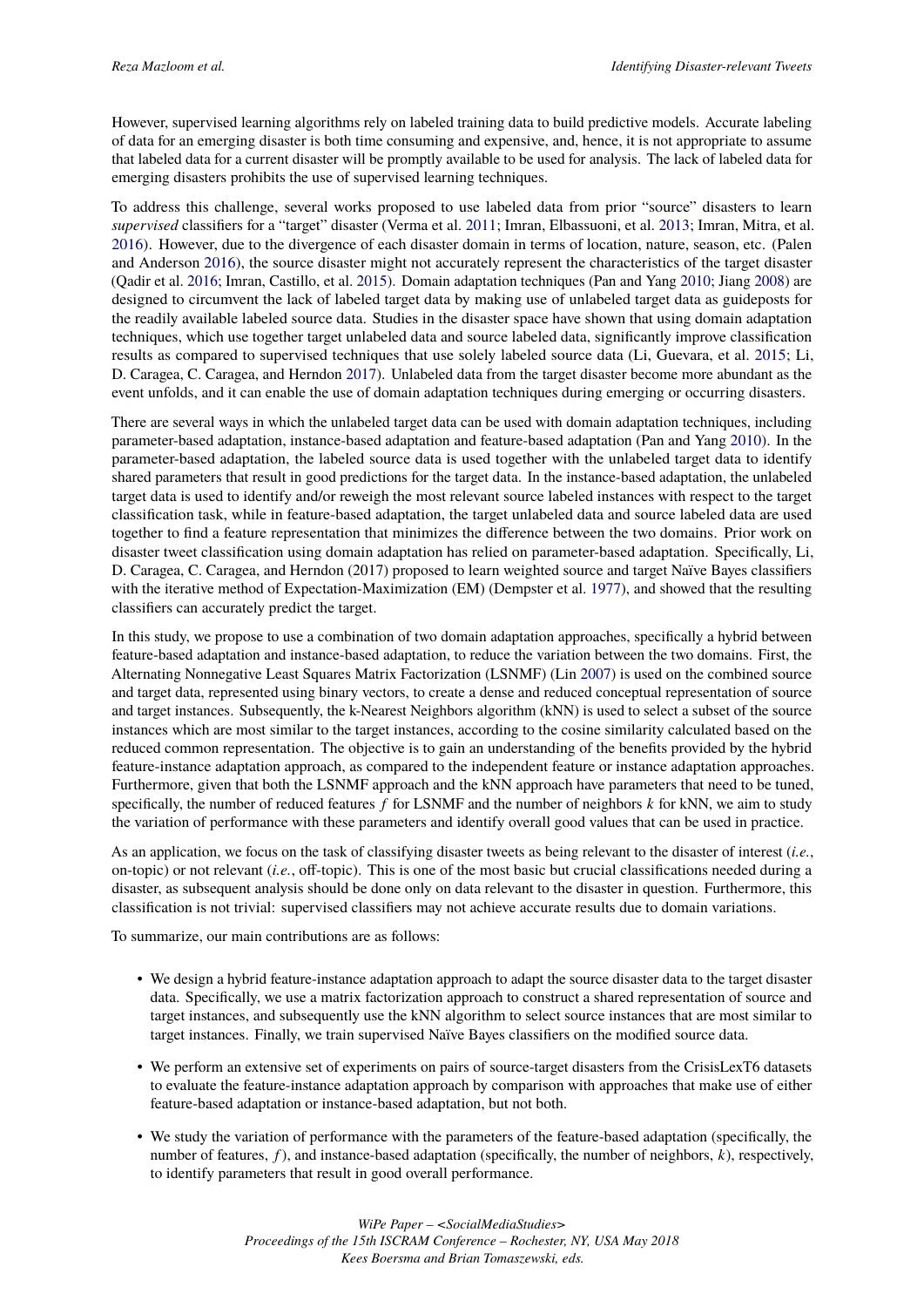#### **METHODS**

There are many traditional machine learning techniques that can be used for disaster tweet classification, such as Naïve Bayes (NB), Support Vector Machines (SVM), Logistic Regression (LR), Random Forest (RF), etc. Compared to other algorithms, Naïve Bayes has the advantage of not requiring hyper-parameter tuning. Furthermore, a recent study on disaster tweet classification (Li, D. Caragea, C. Caragea, and Herndon [2017\)](#page-9-6) has shown that the results obtained with Naïve Bayes are comparable, and sometimes better, than the results obtained with other more sophisticated algorithms used with default parameters. Therefore, in this work, we will use Naïve Bayes together with a hybrid feature-instance adaptation approach to learn classifiers for disaster data, as described below.

Given a source and target pair of disasters, our goal is to adapt the source data by reducing the variance with respect to the target data, and then train Naïve Bayes classifiers on the adapted source data. The source adaptation is guided by the target unlabeled data. More specifically, we propose a hybrid feature-instance adaptation approach to select a subset of the source instances, which are most similar to the target instances. First, the target instances are used to construct a target vocabulary *V*, which is subsequently used to represent both source and target data as bag-of-words binary vectors. As part of the feature adaptation step, the resulting data matrix *D* is decomposed using the popular Least Squares Non-negative Matrix Factorization (LSNMF) proposed by Lin (2007). The implementation of this method is available in Python under the "nimfa" package. Intuitively, the decomposition will produce a reduced dense representation of the data, which is more suitable for identifying similar instances as compared to the sparse binary representation (Guo and Diab [2012\)](#page-9-8).

As part of the instance adaptation step, the reduced representation is used to identify source instances that are most similar to the target. More precisely, for each target (unlabeled) instance, we calculate the cosine similarity to the source instances and select the *k* nearest neighbors from the source. If two different target instances have the same source instance among the *k* nearest neighbors, the selected subset of the source may contain duplicate instances. We experiment with two settings, one in which we retain duplicates (i.e., we reweigh source instances), and another one in which we remove duplicates (under the assumption that duplicates can bias the classifier).

Finally, we use the Naïve Bayes algorithm to learn classifiers from the selected subset of the source. Here, we also experiment with two settings: one in which the Gaussian Naïve Bayes algorithm is used on the reduced representation of the selected source instances, and another one in which the Bernoulli Naïve Bayes algorithm is used on the original binary representation of the selected source instances. The reason we also experiment with the binary representation of the adapted source is that in preliminary experimentation the binary representation gave better results than the numeric TF-IDF representation (results not shown due to space constrains). Finally, the resulting classifiers are tested on separate target test data. The approach is summarized in Algorithm [1.](#page-2-0)

**Algorithm 1:** Hybrid feature-instance adaptation with Naïve Bayes classifiers

- 1. Given: Target unlabeled data *TU*, source labeled data *SL*, and target test data *TT*.
- 2. Use target unlabeled data *TU* to construct the vocabulary *V*.
- 3. Represent source *SL* and target *TU* data as binary vectors. The resulting data matrix is denoted by *D*.
- 4. *Feature adaptation*: Use the Least Squares Non-negative Matrix Factorization to obtain a reduced representation of the source and target data. The dimension of the reduced representation is denoted by *f* .
- 5. *Instance adaptation*: For each target instance in *TU*, find its *k* nearest neighbors and add them to the selected subset of source instances *Sel*-*SL*, by retaining duplicates or by removing duplicates, respectively.
- 6. *Naïve Bayes*: Use the selected subset of source instances *Sel*-*SL*, with the reduced representation or the original binary representation, respectively, to learn a classifier for the target data.
- <span id="page-2-0"></span>7. Evaluate the resulting Naïve Bayes classifier on the target test data *TT*.

#### **DATASET**

The CrisisLexT6 dataset (Olteanu et al. [2014\)](#page-10-9) is a collection of six disasters that occurred between October 2012 and July 2013 in United States, Canada and Australia. This dataset was collected through Twitter API based on disaster keywords and the geographic locations of the affected areas. Each disaster's data contains approximately 10,000 tweets which were manually labeled as on-topic or off-topic using CrowdFlower, a popular crowdsourcing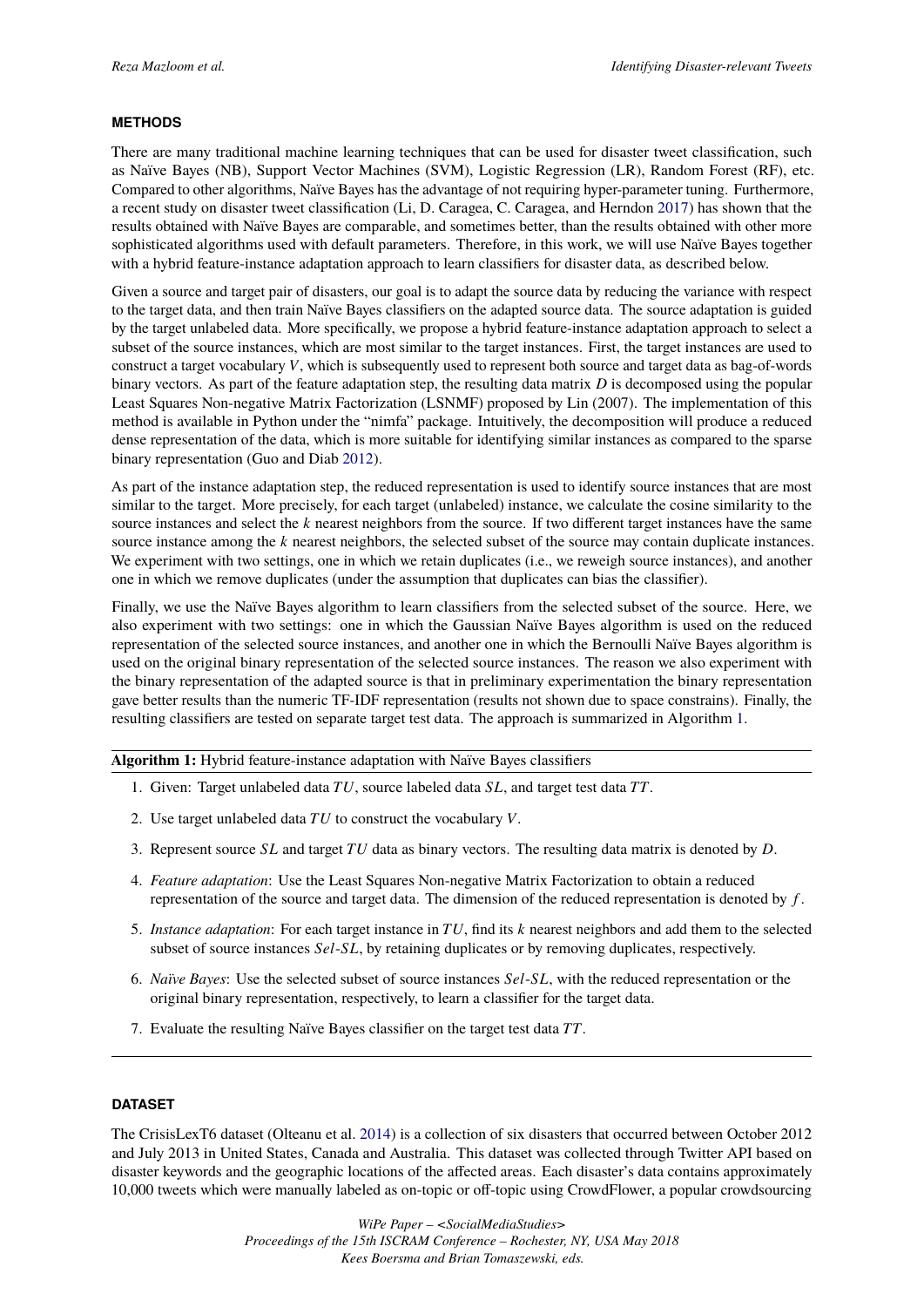| Crisis       |                          |                          |          | <b>Features</b> |       |      |
|--------------|--------------------------|--------------------------|----------|-----------------|-------|------|
| Abbreviation | Source                   | Target                   | On-topic | Off-topic       | Total |      |
| <b>BB-AF</b> | <b>Boston Bombings</b>   | Alberta Floods           | 7938     | 9023            | 16961 | 1322 |
| <b>BB-OT</b> |                          | Oklahoma Tornado         | 7650     | 9358            | 17008 | 1143 |
| <b>BB-WT</b> |                          | West Texas Explosion     | 8564     | 9042            | 17606 | 1239 |
| OT-AF        | Oklahoma Tornado         | Alberta Floods           | 6706     | 9763            | 16469 | 1322 |
| OF-AF        | <b>Oueensland Floods</b> | Alberta Floods           | 6733     | 9264            | 15997 | 1322 |
| QF-BB        |                          | <b>Boston Bombings</b>   | 7677     | 8859            | 16536 | 1317 |
| QF-OT        |                          | Oklahoma Tornado         | 6445     | 9599            | 16044 | 1143 |
| <b>SH-AF</b> | Sandy Hurricane          | Alberta Floods           | 8758     | 8466            | 17224 | 1322 |
| <b>SH-BB</b> |                          | <b>Boston Bombings</b>   | 9702     | 8061            | 17763 | 1317 |
| <b>SH-OT</b> |                          | Oklahoma Tornado         | 8470     | 8801            | 17271 | 1143 |
| SH-QF        |                          | <b>Oueensland Floods</b> | 8497     | 8302            | 16799 | 1242 |
| SH-WT        |                          | West Texas Explosion     | 9384     | 8485            | 17869 | 1239 |

<span id="page-3-0"></span>**Table 1. Summary of source and target disaster pairs used in the experiments, together with information about instances and features in the combined source and target datasets**

platform. The data was cleaned according to the pre-processing steps described in (Li, Guevara, et al. [2015\)](#page-10-7), which included removing re-tweets (RT), duplicate tweets, non-printable ASCII characters, and replacing URL, email addresses and usernames with placeholders pertaining to each. Furthermore, the dataset is split into combinations of consecutive source-target pairs of all six disasters and converted into bag-of-words binary (word existence) representations. Each feature (word) must appear at least 10 times in any given pair of disasters to be included in the vocabulary as a feature. Hence, the feature set is different from one source-target pair to the another, although, on average, pairs have approximately 1200-1300 features.

#### **EXPERIMENTAL SETUP**

In this section, we state the research questions that are driving our experiments, describe the evaluation setup and also the parameter setting for the constituent approaches of the experiments, and finally our baselines.

#### **Research Questions**

Our experiments are designed to answer the following research questions:

- Are the adaptation approaches more effective than the baseline, where Bernoulli Naïve Bayes is used to learn classifiers from the binary representation of the source data?
- Is the hybrid feature-instance adaptation approach more effective than the individual feature adaptation and instance adaptation approaches? Between Gaussian Naïve Bayes on the reduced representation of the selected source data and Bernoulli Naïve Bayes on the binary representation of the selected source data, which classifier gives better results?
- Between the feature adaptation approach and the instance adaptation approach, which one is more effective? What parameter values result in better performance for the two approaches, respectively?
- When using the instance adaptation approach, is it better to keep duplicate neighbors or to remove them?

#### **Evaluation Strategy**

We consider the six disasters in our dataset in chronological order and create 12 pairs of source and target disasters, by ensuring that the source disaster has occurred before the target disaster (under the assumption that a later disaster may mention an earlier disaster but not the other way around). This strategy creates pairs of natural or man-made disasters, but also pairs that contain a combination of natural and man-made disasters. In our result tables, we use the abbreviations shown in Table [1](#page-3-0) to specify the source and target disasters in a pair, respectively.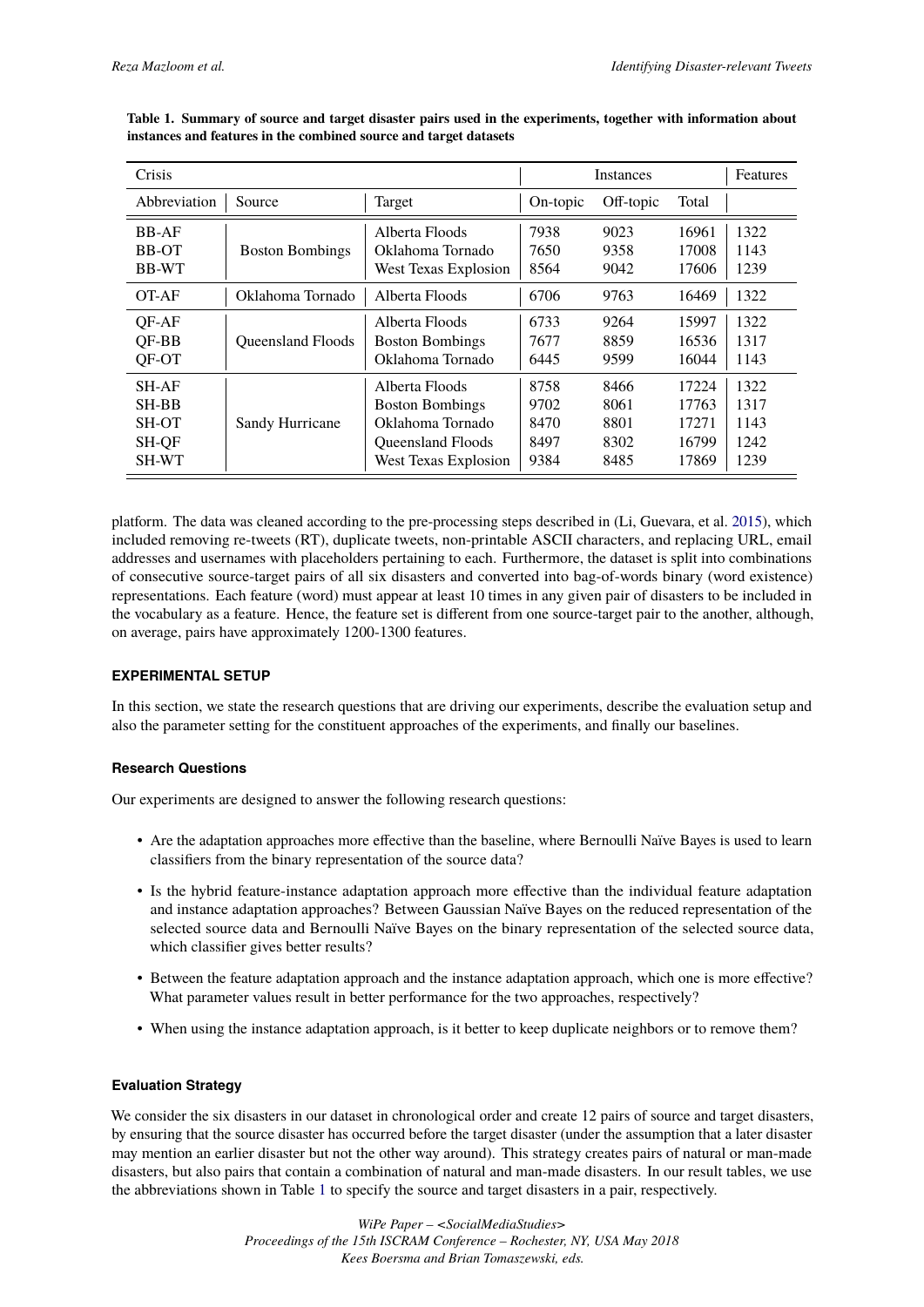We used the 5-fold cross-validation technique for each pair of disasters to select target test and target unlabeled data. Similar to (Li, D. Caragea, C. Caragea, and Herndon [2017\)](#page-9-6), the folds are rotated five times to obtain five combinations of consecutive folds, within each selecting the first three folds as target unlabeled *TU* data, the next fold as target test *TT* data, and last one as target labeled *T L* data (reserved for future work). Each domain has between 8000-9000 instances, as can be seen from Table [1.](#page-3-0) Only target unlabeled data is used with the instance adaptation approach, which means that the classifiers are different for each test fold, as they are trained from different subsets of the source instances, as guided by the corresponding unlabeled target data. We report accuracy results averaged over 5 folds.

#### **Matrix Factorization Setup**

Data from each pair of disasters, represented as a binary matrix which consists of bag-of-words vectors, is reduced using the LSMNF technique. Specifically, the number of features *f* for each pair is reduced from approximately 1200-1300 to 30, 50, 100, 200, and 500 features, respectively.

#### **K-Nearest Neighbors Setup**

The kNN algorithm is used to select the *k* nearest neighbors from the entire source for each of the instances in the target unlabeled dataset. We experiment with the following values for *k*: 1, 3, 5, 7, 9, 11, to understand what value of *k* results in best overall performance. As there is a possibility of having the same source neighbor for multiple target instances, duplicates may exist in the source subset. Hence, we experiment with two options: retaining duplicates (*d*) or not retaining duplicates (*n*) to understand which one is more appropriate.

#### **Bernoulli Naïve Bayes and Gaussian Naïve Bayes**

After selecting a subset of the source instances using the hybrid feature-instance adaptation, the next step is to learn a Naïve Bayes classifier from the adapted source. We experiment with two options. First, we use the reduced representation of the selected source subset (*r*) to train Gaussian Naïve Bayes classifiers. Furthermore, we also use the original binary representation of the instances in the selected source subset (*b*) to train Bernoulli Naïve Bayes classifiers, given preliminary experimentation that showed better results with Bernoulli Naïve Bayes on the binary representation, as compared to Gaussian Naïve Bayes on the TF-IDF representation.

#### **Baselines**

We compare our proposed approach against the following baselines:

- *Supervised Bernoulli Naïve Bayes classifiers* learned from the binary representation of the source and evaluated on the test target data.
- *Instance adaptation with Bernoulli Naïve Bayes classifiers*, where we first use the binary representation of the source to identify a subset of instances most similar to the target instances, and subsequently learn Bernoulli Naïve Bayes classifiers from the selected source subset.
- *Feature-adaptation with Gaussian Naïve Bayes classifiers*, where we first use the binary representation of the source and target to find a reduced dense representation, and subsequently learn Gaussian Naïve Bayes classifiers from the selected source subset.

#### **EXPERIMENTAL RESULTS AND DISCUSSION**

#### **Instance Adaptation with Bernoulli Naïve Bayes Classifiers**

Instance adaptation is performed on the original binary representation of the combined source and (unlabeled) target datasets using kNN. Specifically, for each target instance we select the *k* nearest neighbors from the corresponding source. Subsequently, Bernoulli Naïve Bayes is used on the selected source subset, with duplicates (*d*) or no duplicates (*n*). Table [2](#page-5-0) shows the results of this set of experiments. As can be seen, the best results overall are obtained for the model labeled *3k-n* which is a model where the 3 nearest neighbors are selected for each target instance, and duplicates are not kept in the selected source subset. Furthermore, the performance slightly decreases for values of *k* greater than 3 (regardless of the fact that duplicates are retained or removed), suggesting that noisy source instances are added to the selected subset when more than 3 neighbors are included. Given this observation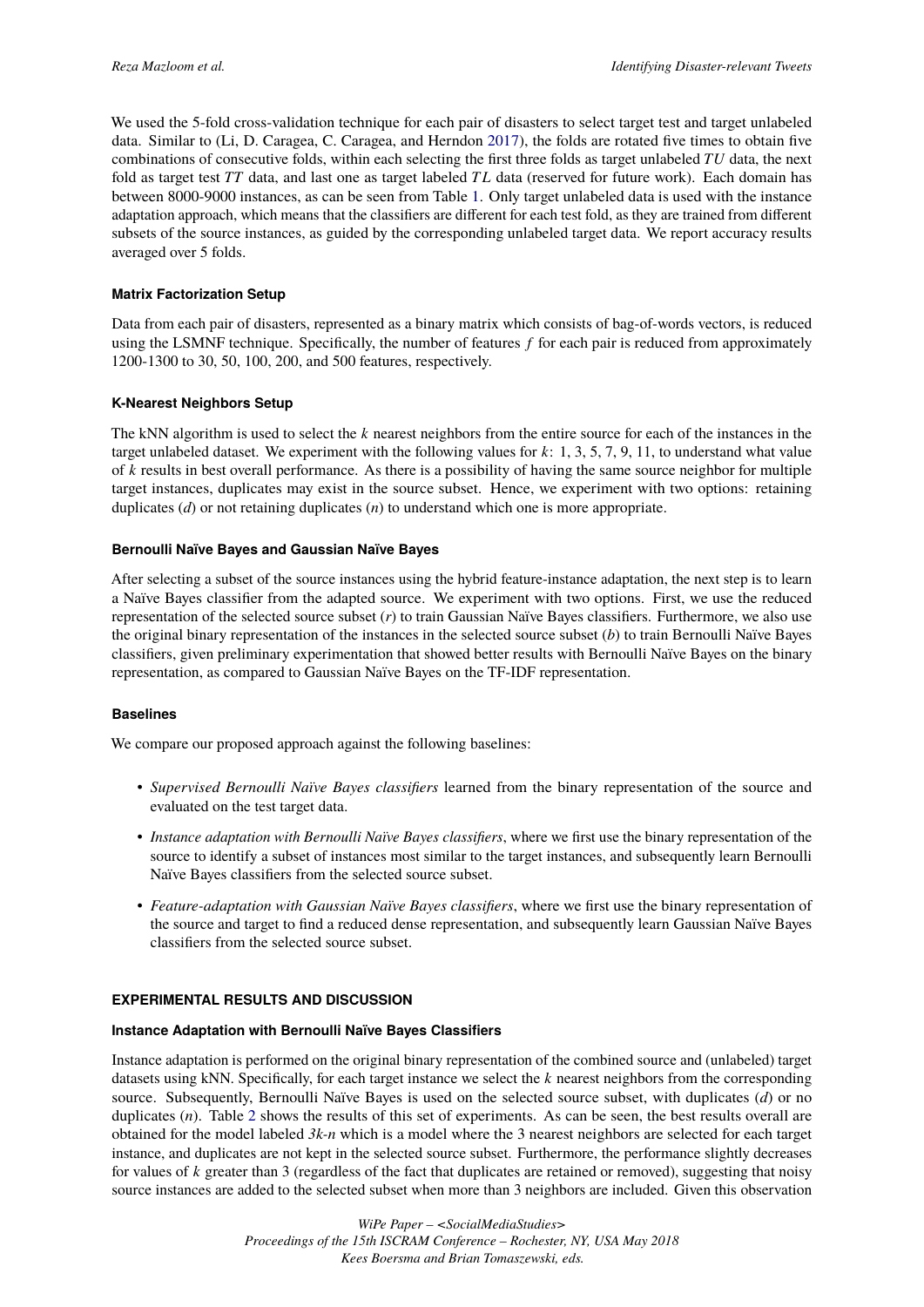(and other preliminary experiments now shown), the subsequent experiments that make use of kNN will be run with  $k = 3$ . When comparing the instance adaption results with the results of Bernoulli Naïve Bayes on the original binary data (labeled *Original* in Table [2\)](#page-5-0), it can be seen that the instance adaptation consistently improves the classification accuracy by as much as 7.4% and 6% in the case of SH-BB and BB-AF pairs, respectively.

<span id="page-5-0"></span>**Table 2. Instance-based adaptation using kNN on the binary representation, followed by Bernoulli Naïve Bayes, on the selected source subset. Accuracy results on 12 source-target pairs are shown for three values of** *k***, specifically, 3, 5, and 7, and two instance-selection settings, specifically, with duplicates (denoted by** *d***) and with no duplicates (denoted by** *n***). For example,** *3k-d* **means that 3 nearest neighbors are selected for each target instance, and duplicates are retained, while** *3k-n* **means that 3 nearest neighbors are selected, but duplicates are removed. The** *Original* **results are obtained when Bernoulli Naïve Bayes is used on the original binary data. Significant best results for each pair are highlighted in bold (based on a t-test with**  $p \le 0.05$ **).** 

| Source   | BB    | BB    | BB    | OТ    | QF    | QF    | QF        | SН    | SН    | <b>SH</b> | <b>SH</b> | SН        |
|----------|-------|-------|-------|-------|-------|-------|-----------|-------|-------|-----------|-----------|-----------|
| Target   | AF    | OТ    | WT    | AF    | AF    | ΒB    | <b>OT</b> | AF    | BB    | OТ        | QF        | <b>WT</b> |
| Original | 0.738 | 0.843 | 0.948 | 0.872 | 0.789 | 0.750 | 0.841     | 0.711 | 0.687 | 0.808     | 0.768     | 0.772     |
| $3k-d$   | 0.744 | 0.842 | 0.946 | 0.871 | 0.813 | 0.728 | 0.848     | 0.759 | 0.755 | 0.832     | 0.823     | 0.820     |
| $5k-d$   | 0.736 | 0.847 | 0.949 | 0.868 | 0.811 | 0.717 | 0.848     | 0.756 | 0.758 | 0.830     | 0.819     | 0.809     |
| 7k-d     | 0.732 | 0.844 | 0.948 | 0.869 | 0.810 | 0.712 | 0.850     | 0.757 | 0.753 | 0.828     | 0.816     | 0.830     |
| $3k-n$   | 0.752 | 0.842 | 0.946 | 0.874 | 0.806 | 0.780 | 0.853     | 0.726 | 0.747 | 0.829     | 0.789     | 0.846     |
| $5k-n$   | 0.749 | 0.846 | 0.946 | 0.874 | 0.804 | 0.770 | 0.850     | 0.724 | 0.739 | 0.823     | 0.786     | 0.833     |
| $7k-n$   | 0.746 | 0.848 | 0.947 | 0.874 | 0.800 | 0.772 | 0.849     | 0.720 | 0.733 | 0.817     | 0.782     | 0.820     |

#### **Feature Adaptation with Gaussian Naïve Bayes Classifiers**

Similar to the instance-based adaptation, the feature-based adaptation is also performed on the original binary data matrix, consisting of source and (unlabeled) target data. The goal of this adaptation is to create a denser feature set that better captures the similarity between target and source instances, and ultimately produces better classification results. We use a wide range of dimensions, specifically 30, 50, 100, 200 and 500. Table [3](#page-5-1) shows the results of the Gaussian Naïve Bayes classifiers trained on the reduced representations, by comparison with the results of the Bernoulli Naïve Bayes classifiers trained on the original binary representation. As can be seen, the highest accuracy overall is obtained with the reduced representation, although there are pairs for which the original representation gives better results. This suggests that the reduced representation by itself is not always enough to ensure best results on the target. The results in Table [3](#page-5-1) also show that the classifiers trained with 200 reduced features (i.e., *200f*) give the best results overall, while sometimes the models trained with 50 or 100 reduced features give the best results for specific pairs. In subsequent experiments we will only train classifiers with 50 and 200 features to reduce the number of experiments (by eliminating several values from the original feature adaptation experiment).

<span id="page-5-1"></span>

| Table 3. Feature-based adaptation using LSNMF on the original binary representation, followed by Gaussian      |
|----------------------------------------------------------------------------------------------------------------|
| Naïve Bayes on the reduced representation. Accuracy results on 12 source-target pairs are shown for six values |
| of f, specifically, 30, 50, 100, 200, 500, and 1000. For example, $50f$ means that the LSNMF decomposition has |
| 50 reduced features. The Original results are obtained with Bernoulli Naïve Bayes on the original binary data. |
| Significant best results for each pair are highlighted in bold (based on a t-test with $p \le 0.05$ ).         |
|                                                                                                                |

| Source   | <b>BB</b> | BB    | BB    | OТ    | OF    | OF    | OF        | SН    | SН    | <b>SH</b> | SН    | SН    |
|----------|-----------|-------|-------|-------|-------|-------|-----------|-------|-------|-----------|-------|-------|
| Target   | AF        | OТ    | WТ    | AF    | AF    | ΒB    | <b>OT</b> | AF    | BB    | <b>OT</b> | OF    | WТ    |
| Original | 0.738     | 0.843 | 0.948 | 0.872 | 0.789 | 0.750 | 0.841     | 0.711 | 0.687 | 0.808     | 0.768 | 0.772 |
| 30f      | 0.792     | 0.801 | 0.922 | 0.756 | 0.860 | 0.444 | 0.770     | 0.720 | 0.807 | 0.751     | 0.781 | 0.704 |
| 50f      | 0.764     | 0.850 | 0.921 | 0.774 | 0.796 | 0.457 | 0.760     | 0.790 | 0.565 | 0.766     | 0.809 | 0.736 |
| 100f     | 0.563     | 0.829 | 0.948 | 0.798 | 0.849 | 0.643 | 0.808     | 0.828 | 0.698 | 0.758     | 0.819 | 0.843 |
| 200f     | 0.618     | 0.851 | 0.932 | 0.814 | 0.841 | 0.729 | 0.815     | 0.834 | 0.669 | 0.743     | 0.833 | 0.846 |
| 500f     | 0.721     | 0.807 | 0.936 | 0.815 | 0.824 | 0.463 | 0.694     | 0.799 | 0.671 | 0.742     | 0.840 | 0.825 |
|          |           |       |       |       |       |       |           |       |       |           |       |       |

*WiPe Paper – <SocialMediaStudies>*

*Proceedings of the 15th ISCRAM Conference – Rochester, NY, USA May 2018 Kees Boersma and Brian Tomaszewski, eds.*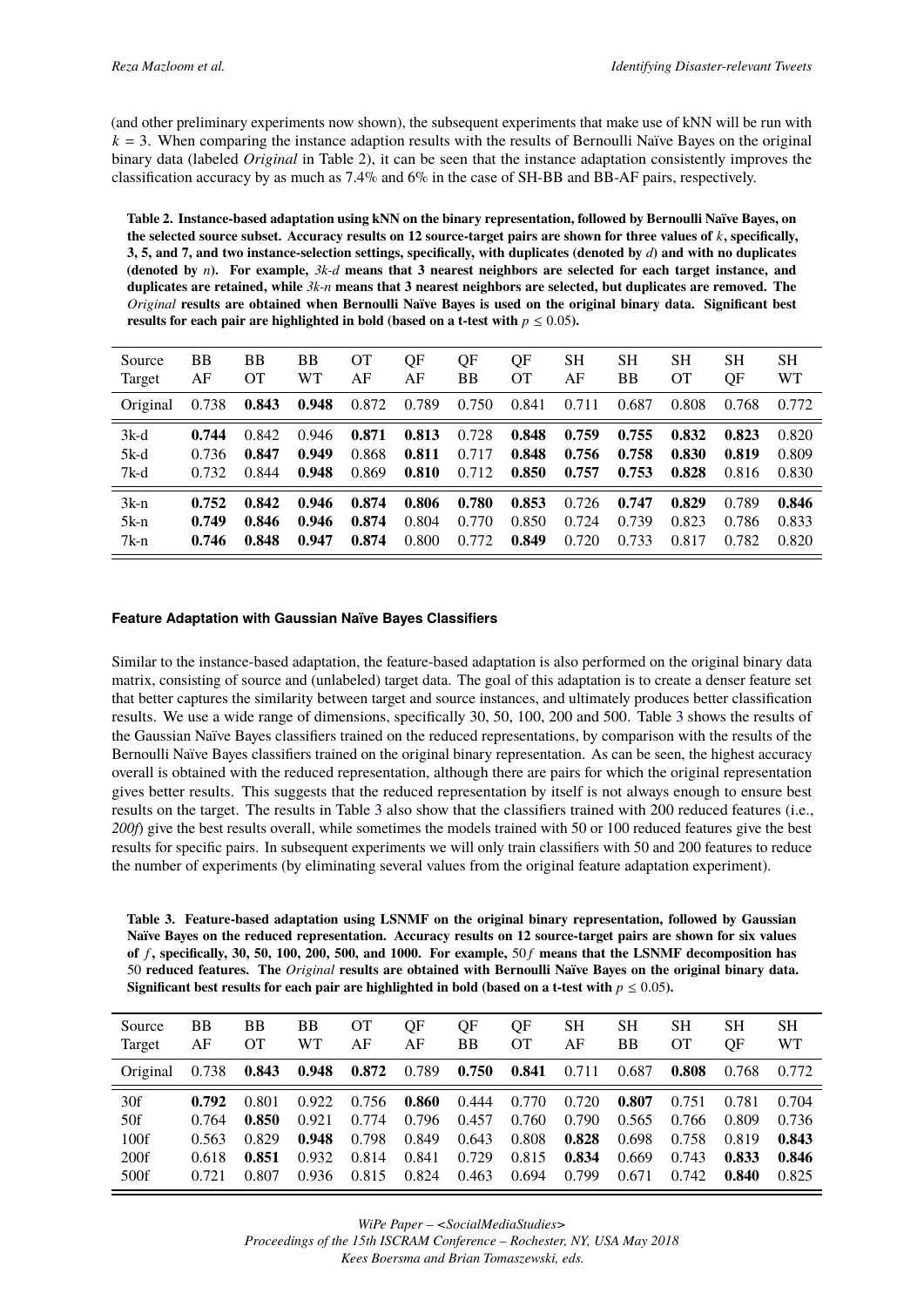<span id="page-6-0"></span>**Table 4. Hybrid feature-instance adaptation. Accuracy results on 12 source-target pairs are shown for**  $k = 3$ **,** *<sup>f</sup>* <sup>=</sup> <sup>50</sup>, <sup>200</sup>, <sup>500</sup>**, respectively, combined with settings with duplicates (denoted by** *<sup>d</sup>***) or with no duplicates (denoted by** *n***). Naïve Bayes is run on the selected source subset with reduced (denoted by** *r***) and binary (denoted by** *b***) representations, respectively. For example,** *50f-3k-d-r* **means that LSNMF gives** 50 **reduced features, kNN selects 3 nearest neighbors, duplicated are retained, and the Gaussian Naïve Bayes is trained on the reduced representation, while** *50f-3k-n-b* **means that there are no duplicates and Bernoulli Naïve Bayes is trained on the binary representation of the selected source subset. The** *Original* **results are obtained when Bernoulli Naïve Bayes is used on the original data. Significant best results for each pair are highlighted in bold (based on a t-test with**  $p \leq 0.05$ ).

| Source              | <b>BB</b> | BB    | BB    | <b>OT</b> | QF    | QF    | QF        | <b>SH</b> | <b>SH</b> | <b>SH</b> | <b>SH</b> | <b>SH</b> |
|---------------------|-----------|-------|-------|-----------|-------|-------|-----------|-----------|-----------|-----------|-----------|-----------|
| Target              | AF        | OТ    | WТ    | AF        | AF    | ВB    | <b>OT</b> | AF        | ВB        | <b>OT</b> | QF        | <b>WT</b> |
| Original            | 0.738     | 0.843 | 0.948 | 0.872     | 0.789 | 0.750 | 0.841     | 0.711     | 0.687     | 0.808     | 0.768     | 0.772     |
| $50f-3k-d-r$        | 0.757     | 0.822 | 0.928 | 0.753     | 0.780 | 0.749 | 0.758     | 0.775     | 0.645     | 0.696     | 0.796     | 0.883     |
| $50f-3k-n-r$        | 0.742     | 0.828 | 0.934 | 0.771     | 0.775 | 0.618 | 0.758     | 0.757     | 0.653     | 0.757     | 0.765     | 0.884     |
| $200f-3k-d-r$       | 0.705     | 0.816 | 0.923 | 0.799     | 0.834 | 0.771 | 0.803     | 0.838     | 0.797     | 0.707     | 0.833     | 0.828     |
| $200f - 3k - n - r$ | 0.669     | 0.789 | 0.931 | 0.815     | 0.820 | 0.762 | 0.788     | 0.803     | 0.753     | 0.691     | 0.790     | 0.806     |
| $50f-3k-d-b$        | 0.782     | 0.846 | 0.940 | 0.868     | 0.810 | 0.716 | 0.848     | 0.805     | 0.746     | 0.815     | 0.851     | 0.895     |
| $50f-3k-n-b$        | 0.764     | 0.840 | 0.945 | 0.873     | 0.807 | 0.773 | 0.850     | 0.773     | 0.762     | 0.846     | 0.834     | 0.891     |
| $200f-3k-d-h$       | 0.758     | 0.836 | 0.926 | 0.865     | 0.773 | 0.694 | 0.822     | 0.789     | 0.766     | 0.815     | 0.858     | 0.868     |
| $200f-3k-n-h$       | 0.766     | 0.830 | 0.939 | 0.874     | 0.795 | 0.762 | 0.831     | 0.784     | 0.776     | 0.843     | 0.839     | 0.897     |

#### **Hybrid Feature-Instance Adaptation with Bernoulli/Gaussian Naïve Bayes**

Finally, we experiment with our proposed hybrid feature-instance adaptation approach combined with Gaussian and Bernoulli Naïve Bayes classifiers, respectively. We fix the value of *k* to 3, as this value gave the best results in our instance adaptation experiments, and fix *f* to 50 or 200 reduced features, respectively. For kNN, we experiment with duplicates (*d*) and with no-duplicates (*n*) options. Finally, once we select a subset of the source, we train Gaussian Naïve Bayes classifiers on the reduced representation of that subset (*r*), and Bernoulli Naïve Bayes classifiers on the binary representation of that subset (*b*). The results of the experiments are shown in Table [4.](#page-6-0) As can be seen, the results of the hybrid approach are overall better than the results of the original models. In two cases, specifically, SH-AF and SH-WT, the increase in performance is close to 13%. Between duplicates and no-duplicates options, the no-duplicates option is usually better than the duplicates option, suggesting that the combination of feature and instance adaptation is good at identifying source instances that are representative for the target and prevents the need for changing the weights of the source instances (which was already apparent in the instance adaptation approach that used the sparse binary representation to find neighbors). Regarding the number of reduced features *f* , the results obtained with 50 features are overall better than the results obtained with 200 features. However, when looking at duplicate retainment and feature reduction together, we observe that they affect each other. For example, we can compare the difference between *50f-3k-d-b* and *50-3k-n-b*, on one hand, and *200f-3k-d-b* and *200-3k-n-b*, on the other hand. It can be observed that in the case of *50f* features the performance is overall higher for the no-duplicates option, as compared to the duplicates option, while this is not the case when considering *200f* features. Intuitively, a higher-level representation (i.e., smaller number of features) helps identify good nearest neighbors, which in turn helps obtain good performance.

Finally, when comparing the performance of the Gaussian Naïve Bayes classifiers with the performance of the Bernoulli Naïve Bayes classifiers, the results are not conclusive: Gaussian Naïve Bayes classifiers give better results for half of the pairs, while Bernoulli Naïve Bayes classifiers give better results for the other half.

#### **Summary of the Results and Discussion**

A summary of our results is shown in Table [5,](#page-7-0) where we compare the original classifiers with the feature adaptation, instance adaptation and hybrid feature-instance adaptation classifiers. We will use the results in this table to answer our original research questions.

*Are the adaptation approaches more effective than the baseline, where Bernoulli Naïve Bayes is used to learn classifiers from the binary representation of the source data?* As can be seen from Table [5,](#page-7-0) the adaptation-based classifiers are generally significantly better than the original classifiers.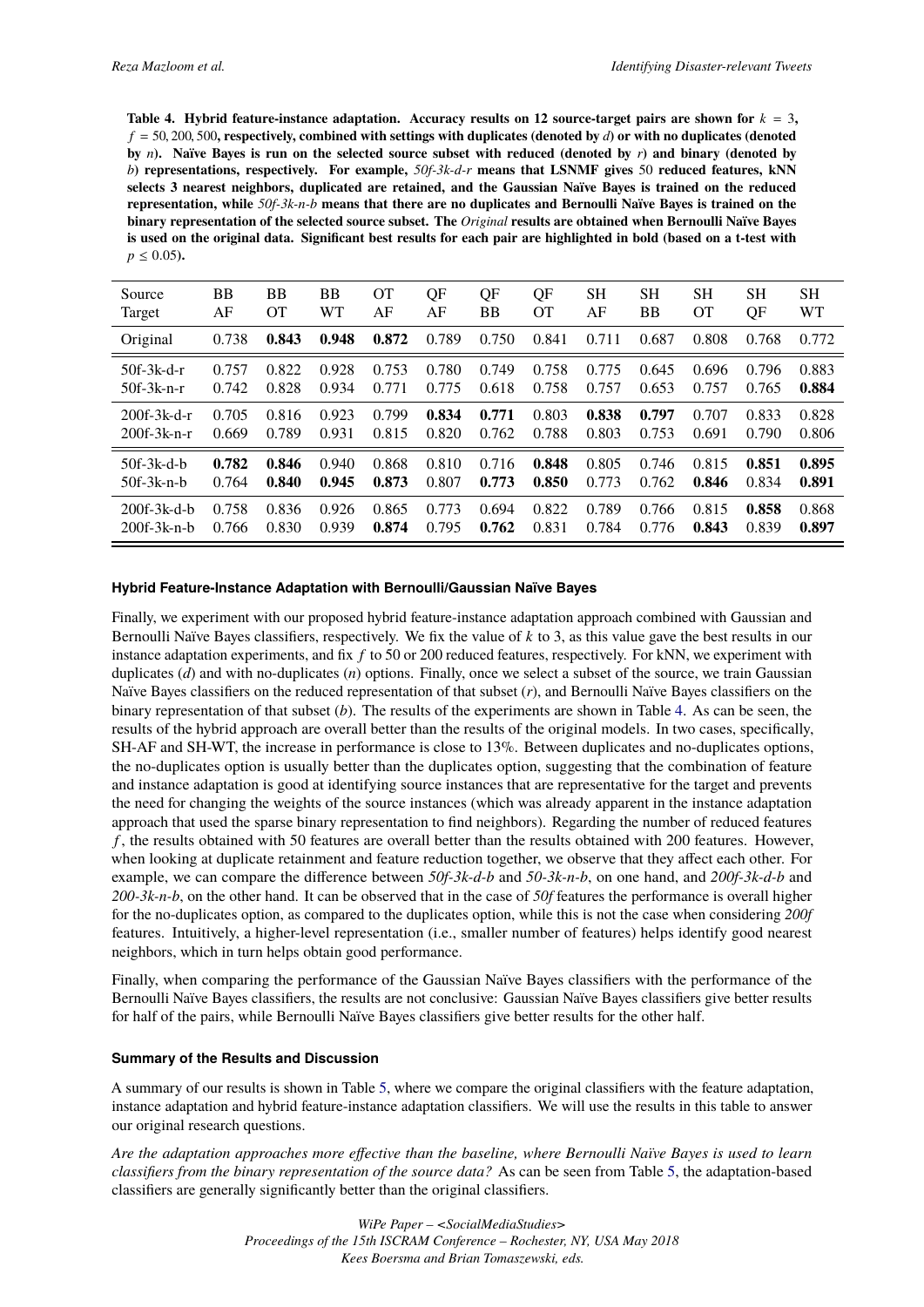<span id="page-7-0"></span>**Table 5. Summary of the results for 12 source-target pairs. The upper section of the table contains the individual feature adaptation (***50f* **and** *200f***) and instance adaptation (***3k-d* **and** *3k-n***) approaches, while the bottom section contains the hybrid approach for** *50f* **and** *200f***, respectively, and** *3k***. Significant best results for each pair are highlighted in bold (based on a t-test with**  $p \leq 0.05$ **).** 

| Source<br>Target | BB<br>AF | ВB<br>OТ | BB<br>WТ | <b>OT</b><br>AF | QF<br>AF | QF<br>BB | QF<br><b>OT</b> | SН<br>AF | SН<br>BB | <b>SH</b><br>OТ | <b>SH</b><br>QF | <b>SH</b><br><b>WT</b> |
|------------------|----------|----------|----------|-----------------|----------|----------|-----------------|----------|----------|-----------------|-----------------|------------------------|
| Original         | 0.738    | 0.843    | 0.948    | 0.872           | 0.789    | 0.750    | 0.841           | 0.711    | 0.687    | 0.808           | 0.768           | 0.772                  |
| $3k-d$           | 0.744    | 0.842    | 0.946    | 0.871           | 0.813    | 0.728    | 0.848           | 0.759    | 0.755    | 0.832           | 0.823           | 0.820                  |
| $3k-n$           | 0.752    | 0.842    | 0.946    | 0.874           | 0.806    | 0.780    | 0.853           | 0.726    | 0.747    | 0.829           | 0.789           | 0.846                  |
| 50f              | 0.764    | 0.850    | 0.921    | 0.774           | 0.796    | 0.457    | 0.760           | 0.790    | 0.565    | 0.766           | 0.809           | 0.736                  |
| 200f             | 0.618    | 0.851    | 0.932    | 0.814           | 0.841    | 0.729    | 0.815           | 0.834    | 0.669    | 0.743           | 0.833           | 0.846                  |
| $50f-3k-d-r$     | 0.757    | 0.822    | 0.928    | 0.753           | 0.780    | 0.749    | 0.758           | 0.775    | 0.645    | 0.696           | 0.796           | 0.883                  |
| $50f-3k-n-r$     | 0.742    | 0.828    | 0.934    | 0.771           | 0.775    | 0.618    | 0.758           | 0.757    | 0.653    | 0.757           | 0.765           | 0.884                  |
| $50f-3k-d-b$     | 0.782    | 0.846    | 0.940    | 0.868           | 0.810    | 0.716    | 0.848           | 0.805    | 0.746    | 0.815           | 0.851           | 0.895                  |
| $50f-3k-n-b$     | 0.764    | 0.840    | 0.945    | 0.873           | 0.807    | 0.773    | 0.850           | 0.773    | 0.762    | 0.846           | 0.834           | 0.891                  |
| 200f-3k-d-r      | 0.705    | 0.816    | 0.923    | 0.799           | 0.834    | 0.771    | 0.803           | 0.838    | 0.797    | 0.707           | 0.833           | 0.828                  |
| $200f-3k-n-r$    | 0.669    | 0.789    | 0.931    | 0.815           | 0.820    | 0.762    | 0.788           | 0.803    | 0.753    | 0.691           | 0.790           | 0.806                  |
| $200f-3k-d-b$    | 0.758    | 0.836    | 0.926    | 0.865           | 0.773    | 0.694    | 0.822           | 0.789    | 0.766    | 0.815           | 0.858           | 0.868                  |
| $200f-3k-n-b$    | 0.766    | 0.830    | 0.939    | 0.874           | 0.795    | 0.762    | 0.831           | 0.784    | 0.776    | 0.843           | 0.839           | 0.897                  |

*Is the hybrid feature-instance adaptation approach more effective than the individual feature adaptation and instance adaptation approaches?* To easily answer this question based on Table [5,](#page-7-0) we have separated the table into two sections: one for the individual feature adaptation and instance adaptation approaches, and the other one for the hybrid approach. The best results for each pair (based on a t-test with  $p \le 0.05$ ) are highlighted in bold. As can be seen, the hybrid approach achieves best results for all 12 pairs, while the feature adaptation approach achieves best results for only 3 pairs and the instance adaptation approach achieves best results for only 4 pairs. While the individual adaptation approaches with *200f* and *3k-n* achieve best results for 7 pairs combined, the other results obtained with these approaches are not competitive. The hybrid approach with *50f-3k-d-b* and *50f-3k-n-b* settings achieves either best values for almost all pairs or values closest to the best values for other pairs. In other words, the individual adaptation approaches can produce very good results in some cases and poor results in other cases, while the hybrid feature-instance adaptation approach with *50f*, *3k* and no duplicates can produce competitive results consistently, suggesting that this approach is more reliable.

*Between Gaussian Naïve Bayes on the reduced representation of the selected source data and Bernoulli Naïve Bayes on the binary representation of the selected source data, which classifier gives better results?* As mentioned above, this question does not have a definite answer, as the Gaussian Naïve Bayes classifiers give better results for half pairs and the Bernoulli Naïve Bayes classifiers give better results for the other half pairs.

*Between the feature adaptation approach and the instance adaptation approach, which one is more effective? What parameter values result in better performance for the two approaches, respectively?* The instance adaptation approach gives better results than the feature adaptation approach for 7 out of 12 pairs and they have a tie for 2 pairs. Thus, we can say that the two approaches have complementary strengths, as the instance adaptation has performed well on pairs where feature adaptation has not performed well, and vice-versa. Furthermore, we observe that the feature adaptation performs better on pairs with more dissimilar source and target datasets, as opposed to the instance adaptation which performs better on pairs with more similar source and target datasets. Consequently, combining the instance based and the feature based approaches should ensure good results, as seen in our experiments. In terms of parameters, for the instance adaptation approach, the best results were obtained for  $k = 3$ . As for the number of reduced features, when comparing the hybrid models with *50f* versus *200f*, the results are visibly better for *50f*. The opposite is true for the feature adaptation models, where better results are observed for *200f* as compared to *50f*.

*When using the instance adaptation approach, is it better to keep duplicate neighbors or to remove them?* When using the instance adaptation approach on the original binary representation of the data, it is better to remove duplicates. Similarly, when using the instance adaptation approach in combination with the feature adaptation approach on the original binary representation, the results are better when removing duplicates. However, the option where duplicates are retained is more beneficial when using the reduced representation with Gaussian Naïve Bayes.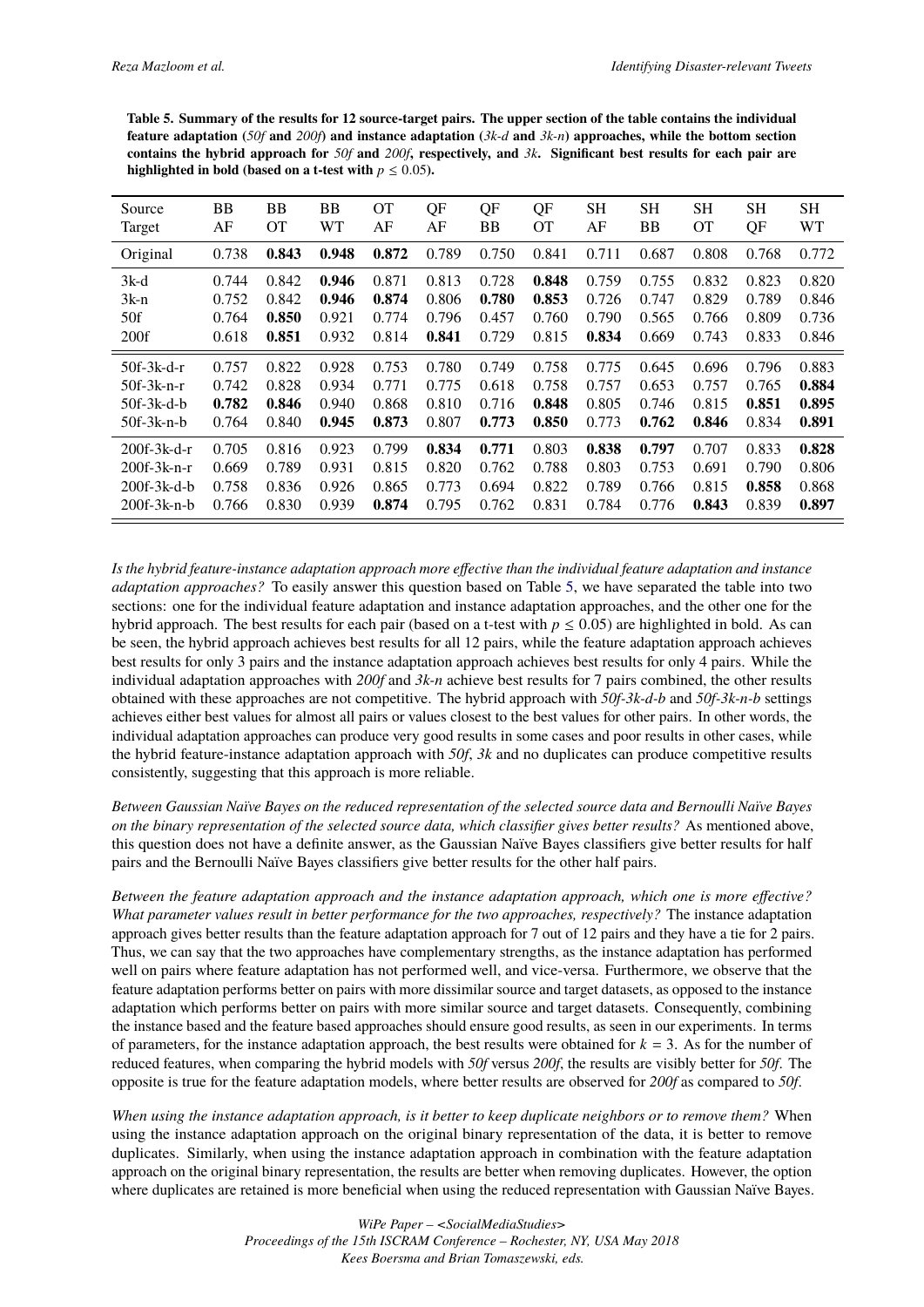#### **RELATED WORK**

Machine learning algorithms have been used to help responders sift through the huge amount of crisis data, and prioritize information that may be useful for response and relief (Verma et al. [2011;](#page-10-4) C. Caragea, McNeese, et al. [2011;](#page-9-9) Vieweg [2012;](#page-10-10) Terpstra et al. [2012;](#page-10-11) Purohit et al. [2013;](#page-10-12) Imran, Elbassuoni, et al. [2013;](#page-9-3) C. Caragea, Squicciarini, et al. [2014;](#page-9-10) Ashktorab et al. [2014;](#page-9-11) Sen et al. [2015;](#page-10-13) Huang and Xiao [2015;](#page-9-12) Imran, Chawla, et al. [2016\)](#page-9-13). For example, Imran, Elbassuoni, et al. (2013) used conditional random fields to find tweets within specific situational awareness categories. Sen et al. (2015) used Support Vector Machine (SVM) classifiers to differentiate between situational and non-situational tweets. Huang and Xiao (2015) introduced a detailed list of situational awareness categories, divided based on three stages of a disaster (preparedness, emergency response, and recovery), and used k-Nearest Neighbors, Logistic Regression and Naïve Bayes classifiers to automatically classify tweets with respect to the categories defined.

While research on supervised machine learning in the area of emergency response has shown that it is possible to automatically classify disaster-related data, it has also emphasized one of the most important challenges that precludes the use of supervised machine learning in real time in an emerging crisis situation: *the lack of labeled data to train reliable supervised models as the crisis unfolds*. To address this challenge, several works proposed to use labeled data from prior "source" crises to learn *supervised* classifiers for a "target" crisis (Verma et al. [2011;](#page-10-4) Imran, Mitra, et al. [2016;](#page-9-4) C. Caragea, Silvescu, et al. [2016;](#page-9-14) Nguyen et al. [2017\)](#page-10-14). One drawback of this approach is that supervised classifiers learned in one crisis event, do not generalize well to other events (Qadir et al. [2016;](#page-10-3) Imran, Castillo, et al. [2015\)](#page-9-1), as each event has unique characteristics (Palen and Anderson [2016\)](#page-10-5). Domain adaptation approaches (Pan and Yang [2010;](#page-10-6) Jiang [2008\)](#page-9-5) that make use of unlabeled data from the target disaster in addition to label data from a source disaster are desirable. Some recent works (Li, Guevara, et al. [2015;](#page-10-7) Li, D. Caragea, and C. Caragea [2017;](#page-9-15) Li, D. Caragea, C. Caragea, and Herndon [2017\)](#page-9-6) have shown the using domain adaptation approaches can significantly improve the results of the supervised classifiers learned from source only. According to Pan and Yang (2010), domain adaptation is achieved by performing parameter adaptation, feature adaptation or instance adaptation. A comprehensive description of works in each category can be found in (Pan and Yang [2010\)](#page-10-6).

In the space of disasters, the domain adaptation approaches proposed by Li et al. (2015; 2017) can be seen as parameter-based adaptation approaches. To the best of our knowledge, there are no instance-based or feature-based adaptation approaches that have been used for classifying disaster related data. As a consequence, in this study we focus specifically on a hybrid approach that combines feature-based adaptation based on matrix factorization with instance-based adaptation based on the kNN algorithm, and compare the hybrid approach with the individual feature-based and instance-based approaches.

#### **CONCLUSIONS AND FUTURE WORK**

Social media data taken from sources such as Twitter contain invaluable data which can be used in times of crisis and emergency situations to improve response and awareness. Despite many supervised learning approaches being proposed, not many agencies and groups use these approaches to identify useful information, due to lack of labeled data for training the supervised models. In this study, we proposed a simple but powerful feature-instance adaptation approach to reduce the variation between source and target disasters. Combined with Naïve Bayes classifiers, the proposed adaptation approach produces accuracy results that are significantly better than the results of the supervised models learned from source alone, in some cases by more than 12%, when used for the task of identifying tweets related to a particular disaster.

The CrisisLexT6 dataset was used to construct twelve pairs of disasters that we experimented with. Our results showed that adaptation-based models perform significantly better than the supervised models. We also showed that feature adaptation and instance adaptation approaches have complementary strengths that can be combined to produce better results. We argued that the hybrid feature-instance adaptation approaches are more reliable due to their consistent competitive results, especially when not considering duplicates for the instance adaptation step. Overall, the results of this study can be used to recommend the best options and parameters for the adaptation approaches, based on our observations on 12 different pairs of disasters.

In future work, more experiments can be done using different classifiers, including deep learning classifiers, on the selected source data. Furthermore, different matrix factorization and clustering approaches (potentially, with different distance metrics) can be explored.

#### **ACKNOWLEDGMENTS**

The computing for this project was performed on the Beocat Research Cluster at Kansas State University. We thank the National Science Foundation for support from grant CNS-1429316, which partially funded the cluster. We also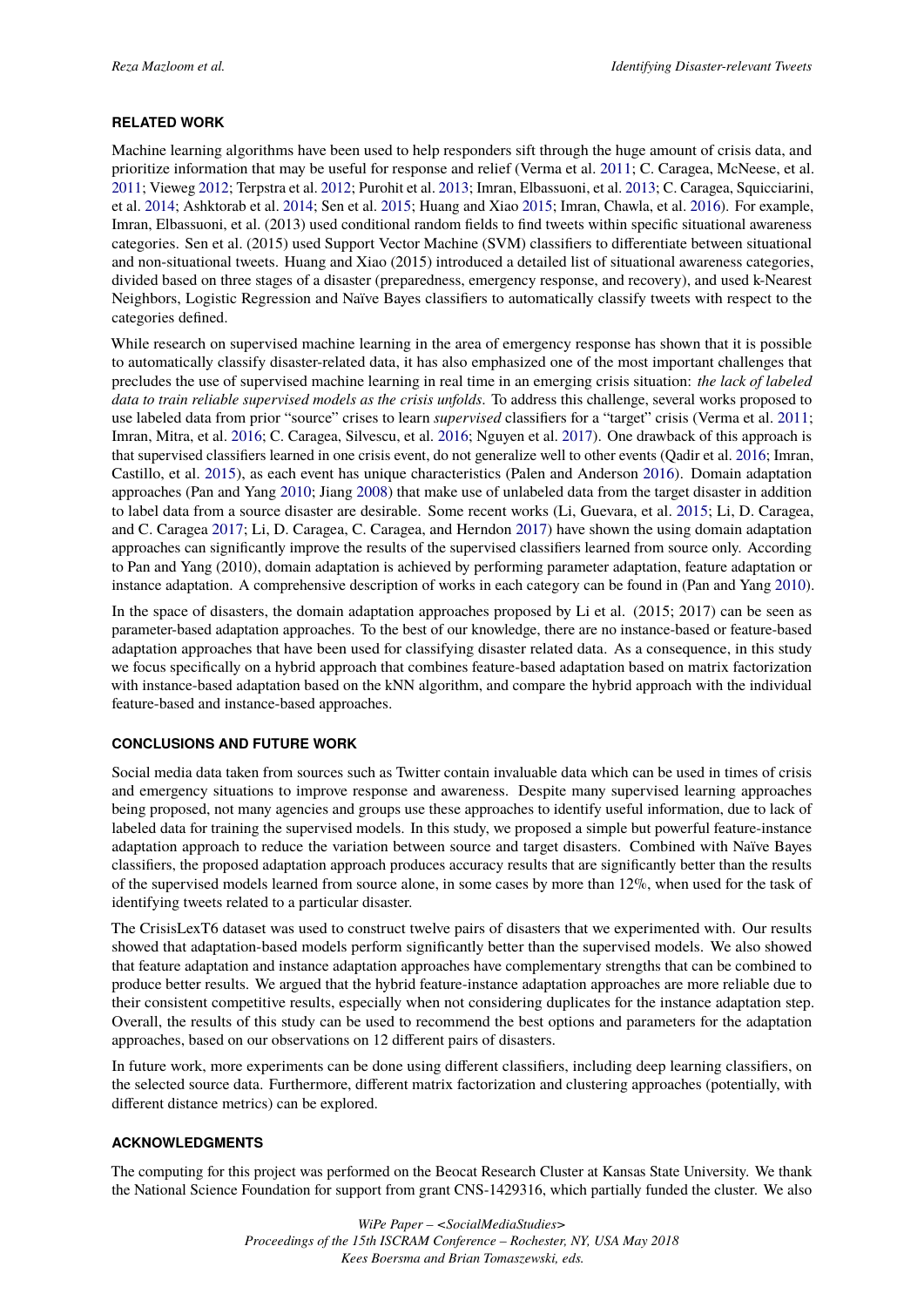thank the National Science Foundation for support from the grants IIS-1802284, IIS-1741345, IIS-1526542 and CMMI-1541155. The views and conclusions contained in this document are those of the authors and should not be interpreted as necessarily representing the official policies, either express or implied, of the National Science Foundation. We also wish to thank our anonymous reviewers for their constructive comments.

#### **REFERENCES**

- <span id="page-9-11"></span>Ashktorab, Z., Brown, C., Nandi, M., and Culotta, A. (2014). "Tweedr: Mining twitter to inform disaster response". In: *Proceedings of the 11th International Conference on Information Systems for Crisis Response and Management*. ISCRAM '14. University Park, Pennsylvania.
- <span id="page-9-2"></span>Beigi, G., Hu, X., Maciejewski, R., and Liu, H. (2016). "An overview of sentiment analysis in social media and its applications in disaster relief". In: *Sentiment Analysis and Ontology Engineering*. Springer, pp. 313–340.
- <span id="page-9-0"></span>Bullock, J., Haddow, G., and Coppola, D. P. (2012). *Homeland security: the essentials*. Butterworth-Heinemann.
- <span id="page-9-9"></span>Caragea, C., McNeese, N., Jaiswal, A., Traylor, G., Kim, H.-W., Mitra, P., Wu, D., Tapia, A. H., Giles, C. L., Jansen, B. J., et al. (2011). "Classifying Text Messages for the Haiti Earthquake". In: *Proceedings of the 8th International Conference on Information Systems for Crisis Response and Management*. ISCRAM '11. Lisbon, Portugal.
- <span id="page-9-14"></span>Caragea, C., Silvescu, A., and Tapia, A. H. (2016). "Identifying Informative Messages in Disasters using Convolutional Neural Networks". In: *13th Proceedings of the International Conference on Information Systems for Crisis Response and Management, Rio de Janeiro, Brasil, May 22-25, 2016.*
- <span id="page-9-10"></span>Caragea, C., Squicciarini, A. C., Stehle, S., Neppalli, K., and Tapia, A. H. (2014). "Mapping moods: Geo-mapped sentiment analysis during hurricane sandy". In: *11th Proceedings of the International Conference on Information Systems for Crisis Response and Management, University Park, Pennsylvania, USA, May 18-21, 2014.*
- <span id="page-9-7"></span>Dempster, A. P., Laird, N. M., and Rubin, D. B. (1977). "Maximum likelihood from incomplete data via the EM algorithm". In: *Journal of the royal statistical society. Series B (methodological)*, pp. 1–38.
- <span id="page-9-8"></span>Guo, W. and Diab, M. (2012). "A simple unsupervised latent semantics based approach for sentence similarity". In: *Proceedings of the First Joint Conference on Lexical and Computational Semantics-Volume 1: Proceedings of the main conference and the shared task, and Volume 2: Proceedings of the Sixth International Workshop on Semantic Evaluation*. Association for Computational Linguistics, pp. 586–590.
- <span id="page-9-12"></span>Huang, Q. and Xiao, Y. (2015). "Geographic situational awareness: mining tweets for disaster preparedness, emergency response, impact, and recovery". In: *ISPRS International Journal of Geo-Information* 4.3, pp. 1549– 1568.
- <span id="page-9-1"></span>Imran, M., Castillo, C., Diaz, F., and Vieweg, S. (2015). "Processing social media messages in mass emergency: A survey". In: *ACM Computing Surveys (CSUR)* 47.4, p. 67.
- <span id="page-9-13"></span>Imran, M., Chawla, S., and Castillo, C. (2016). "A Robust Framework for Classifying Evolving Document Streams in an Expert-Machine-Crowd Setting". In: *Proceedings of the 18th International Conference on Data Mining (ICDM)*. Barcelona, Spain.
- <span id="page-9-3"></span>Imran, M., Elbassuoni, S., Castillo, C., Diaz, F., and Meier, P. (2013). "Practical extraction of disaster-relevant information from social media". In: *22nd International World Wide Web Conference, WWW '13, Rio de Janeiro, Brazil, May 13-17, 2013, Companion Volume*, pp. 1021–1024.
- <span id="page-9-4"></span>Imran, M., Mitra, P., and Srivastava, J. (2016). "Cross-Language Domain Adaptation for Classifying Crisis-Related Short Messages". In: *13th Proceedings of the International Conference on Information Systems for Crisis Response and Management, Rio de Janeiro, Brasil, May 22-25, 2016.*
- <span id="page-9-5"></span>Jiang, J. (2008). "A literature survey on domain adaptation of statistical classifiers". In: *URL: http://sifaka. cs. uiuc. edu/jiang4/domainadaptation/survey* 3.
- <span id="page-9-15"></span>Li, H., Caragea, D., and Caragea, C. (2017). "Towards Practical Usage of a Domain Adaptation Algorithm in the Early Hours of a Disaster". In: *Proceedings of the 14th International Conference on Information Systems for Crisis Response and Management (ISCRAM 2017)*. France.
- <span id="page-9-6"></span>Li, H., Caragea, D., Caragea, C., and Herndon, N. (2017). "Disaster Response Aided by Tweet Classification with a Domain Adaptation Approach". In: *Journal of Contingencies and Crisis Management (JCCM), Special Issue on HCI in Critical Systems.* 26.1, pp. 16–27.